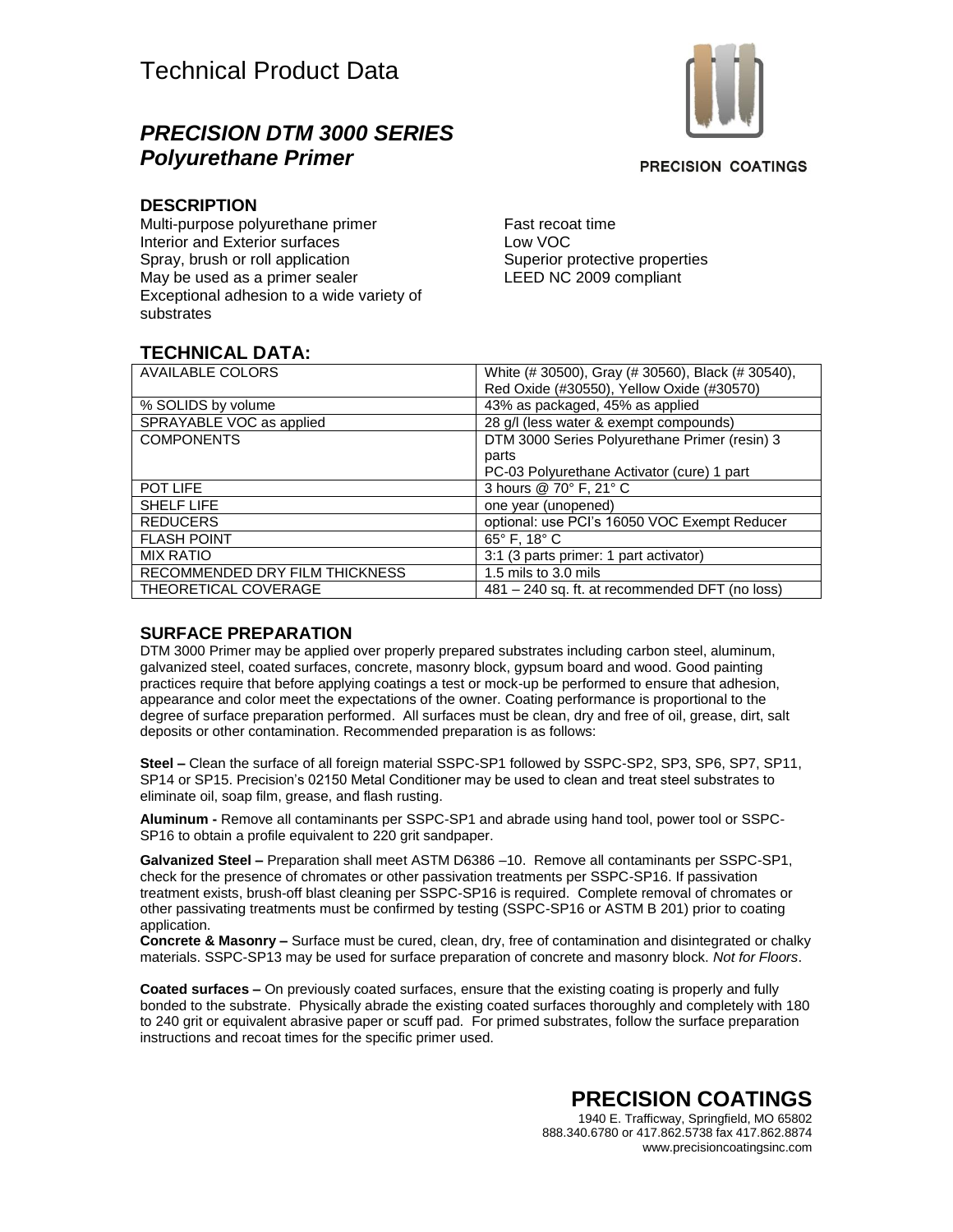

### *PRECISION DTM 3000 SERIES Polyurethane Primer*

**PRECISION COATINGS** 

#### **INSTRUCTIONS – MIX RATIO**

Stir or shake thoroughly to ensure uniform mixture. Mix 3 parts DTM 3000 *Series* Primer with 1 part PC-03 Polyurethane Activator.

**Reduction is not necessary.** However, primer may be reduced up to 10% by volume using PCI's 16050 VOC Exempt Reducer.

**For faster cure times,** add up to 8 oz of PCI's 12030 Urethane Accelerator per ready to spray gallon of primer.

#### **APPLICATION**

**Environmental Conditions:** Air and surface temperature must be above 50<sup>°</sup> Fahrenheit and no more than 95<sup>°</sup> Fahrenheit. Surface temperature must be at least  $5^{\circ}$ F (3<sup>°</sup>C) above the dew point.

**Application:** Apply using 40-55 PSI at the gun for siphon and gravity feed spray guns, 10 PSI max. for HVLP spray guns. Apply 1-3 medium wet coats until desired coverage and flow is reached. Allow a 5 to10 minute flash time between coats. Recommended film thickness is 2.0 to 6.0 mils DFT. May be brushed or rolled for field service applications. Use a natural bristle brush or  $\frac{1}{4}$  inch to  $\frac{3}{4}$  inch nap, phenolic core roller.

#### **SPRAY GUN SET-UP & PRESSURE**

| <u>Type</u>         | Fluid Tip                           | <b>Spraying Pressure</b>  |
|---------------------|-------------------------------------|---------------------------|
| Siphon Feed         | $1.6$ mm $- 1.8$ mm                 | 40-65-PSI                 |
| Gravity Feed        | $1.6$ mm $- 1.8$ mm                 | 40-65 PSI                 |
| <b>HVLP Siphon</b>  | $1.6$ mm $- 1.8$ mm                 | max. 10 PSI @ the air cap |
| <b>HVLP Gravity</b> | $1.6$ mm $- 1.8$ mm                 | max. 10 PSI @ the air cap |
| Pressure Pot        | 1.1 mm- $1.3$ mm                    | 29 PSI - 58 PSI           |
| Airless Spray       | Double Orifice 415 through 517 Tips |                           |

Brush – natural bristle Roller –  $\frac{1}{4}$  to  $\frac{3}{4}$  inch nap, phenolic core

#### **DRY TIMES**

DTM 3000 *Series* Primer may be air dried or force dried Dry times @ 70°F (21°C) and 50% RH Dust Free 5 minutes Tack Free 1 hour Recoat May be recoated at any stage. Scuff sanding or light abrasion will become necessary after 24 hours. Force Dry 140° F for 20 minutes. Allow a 10minute cool down time before handling.

#### **CLEAN UP**

Clean all spray equipment immediately after use. Acetone may be used for cleanup of application equipment. PCI's 17000 Gun Cleaner is a VOC exempt cleaner and is recommended for cleaning application equipment used to apply the DTM 3000 Primer system. Refer to Material Safety Data Sheet for proper handling of products listed in this bulletin.

*DISCLAIMER: The technical information and suggestions for use have been compiled for your guidance and usage. Such information is based on Precision Coatings, Inc. experience and research and is believed to be reliable. As PCI has no*  control over conditions in which the product is used, stored, or otherwise handled, the above information does not *constitute a warranty. Buyers must assume responsibility for the suitability of the product for their purposes.*

5/2016

# **PRECISION COATINGS**

1940 E. Trafficway, Springfield, MO 65802 888.340.6780 or 417.862.5738 fax 417.862.8874 www.precisioncoatingsinc.com